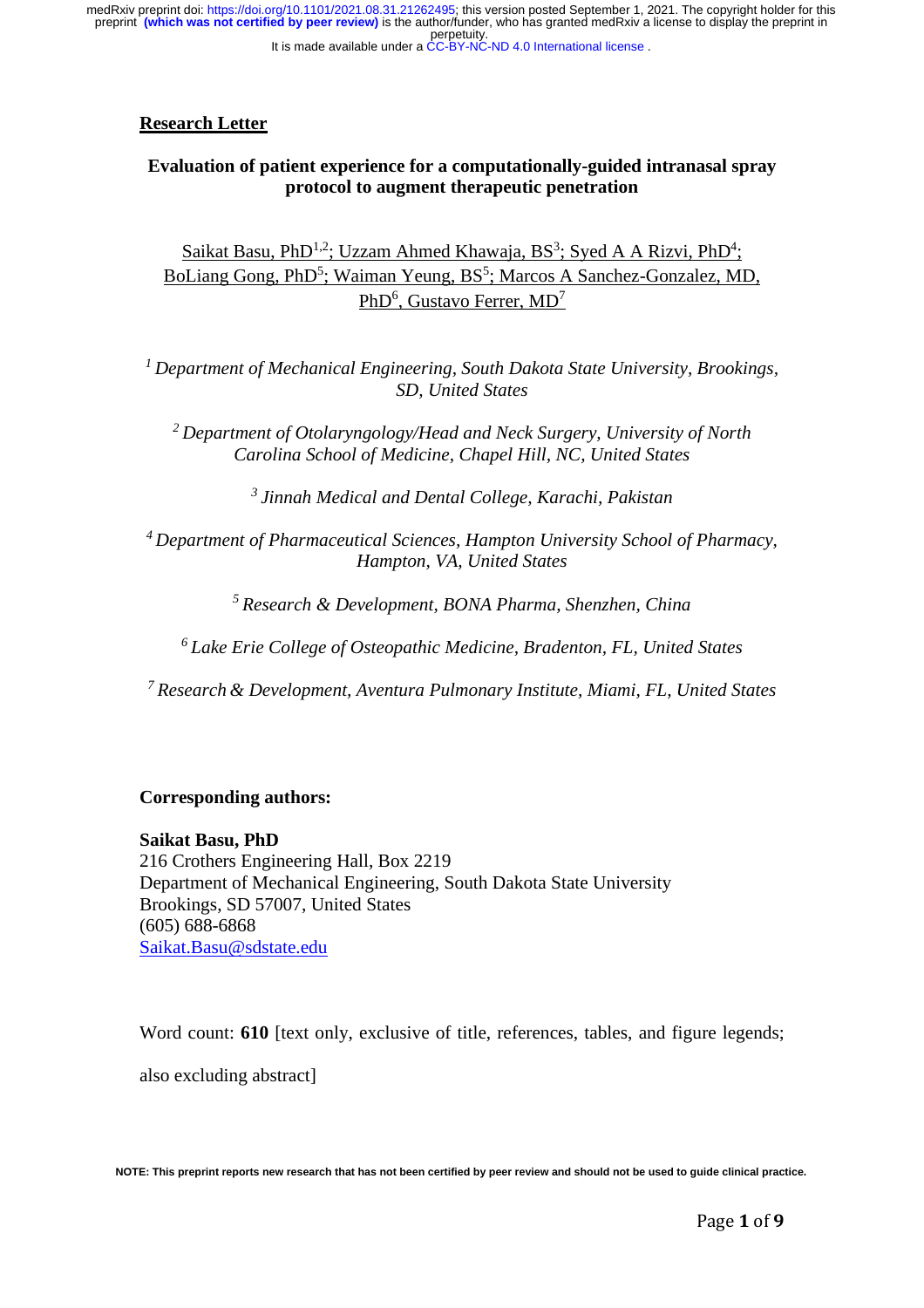### **Abstract**

The global respiratory outbreak in the form of COVID-19 has underlined the necessity to devise more effective and reproducible intranasal drug delivery modalities, that would also be user-friendly for adoption compliance. In this study, we have collected evaluation feedback from a cohort of 13 healthy volunteers, who assessed two different nasal spray administration techniques, namely the vertical placement protocol (or, VP), wherein the nozzle is held vertically upright at a shallow insertion depth of 0.5 cm inside the nasal vestibule; and the shallow angle protocol (or, SA), wherein the spray axis is angled at 45° to the vertical, with a vestibular insertion depth of 1.5 cm. The SA protocol is derived from published findings on alternate spray orientations that have been shown to enhance targeted delivery at posterior infection sites, e.g., the ostiomeatal complex and the nasopharynx. All study participants reported that the SA protocol offered a more gentle and soothing delivery experience, with less impact pressure. Additionally, 60% participants opined that the VP technique caused painful irritation. We also tracked the drug transport processes for the two spray techniques in a computed tomography-based nasal reconstruction; the SA protocol marked a distinct improvement in therapeutic penetration when compared to the VP protocol.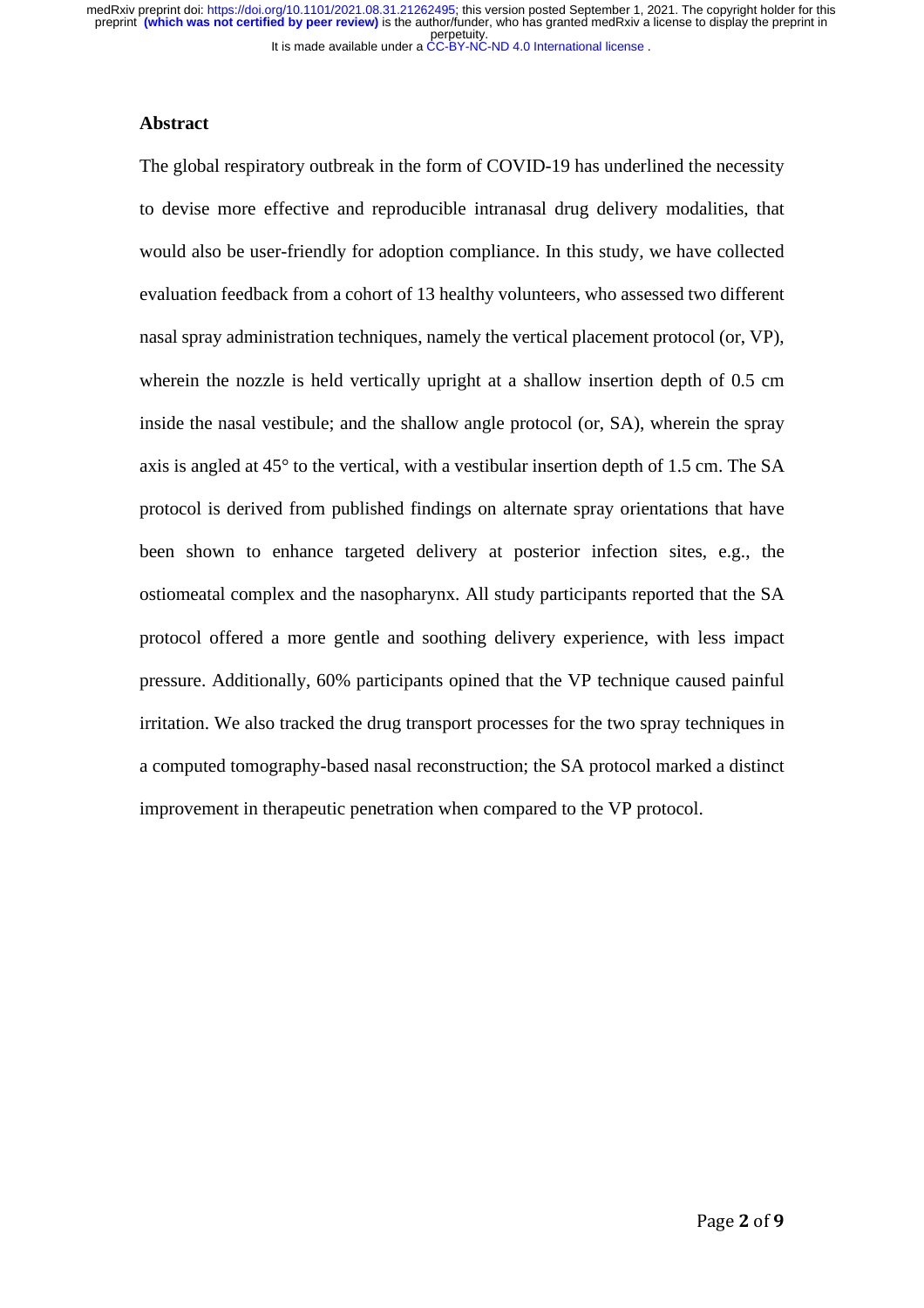### **Introduction**

For nasal inflammatory conditions, e.g. chronic rhinosinusitis (CRS), the single mostimportant delivery site for sprayed topical medication is the ostiomeatal complex (or,  $OMC)^{\frac{1}{2}}$  as it is the mucociliary drainage pathway and the dominant airflow exchange corridor between the main nasal cavity and the sinus appendages. For viral infections, e.g. SARS-CoV-2, the corresponding pharmaceutic target site during the initial infection phase is the nasopharynx $\frac{2-5}{5}$ , with its tissue-level propensity of angiotensinconverting enzyme 2 (ACE2), a surface receptor that the virus binds to for cell intrusion. Evidence from *in silico* tracking in digitized medical scan-based geometries and *in vitro* measurements in 3D-printed anatomic replicas has confirmed<sup>1</sup> that altering nasal spray protocols, e.g. by reorienting the nozzle axis, can often enhance drug delivery by multiple folds, especially for the posterior target sites, like OMC and the nasopharynx. To address the urgency induced by the COVID-19 pandemic for effective yet reproducible intranasal administration techniques, in this study we have tested patient experience for a representative new spray placement technique.

## **Methods**

Our study cohort comprises 13 healthy volunteers, recruited under an Institutional Review Board (IRB) approval. The subjects consented to assessing two different nasal spray placement techniques: (a) "vertical placement" protocol (or, VP), wherein the nozzle is held vertically upright at a shallow insertion depth of 0.5 cm inside the nasal vestibule; (b) "shallow angle" protocol (or, SA), wherein the spray axis is angled at 45° to vertical, with a vestibular insertion depth of 1.5 cm. The SA protocol represents a derivative of the "line-of-sight" (or, LoS) protocol recommended in published findings<sup>[1](#page-5-0)</sup> for CRS management. Figure 1(a)-(c) visually depicts the VP and SA protocols. The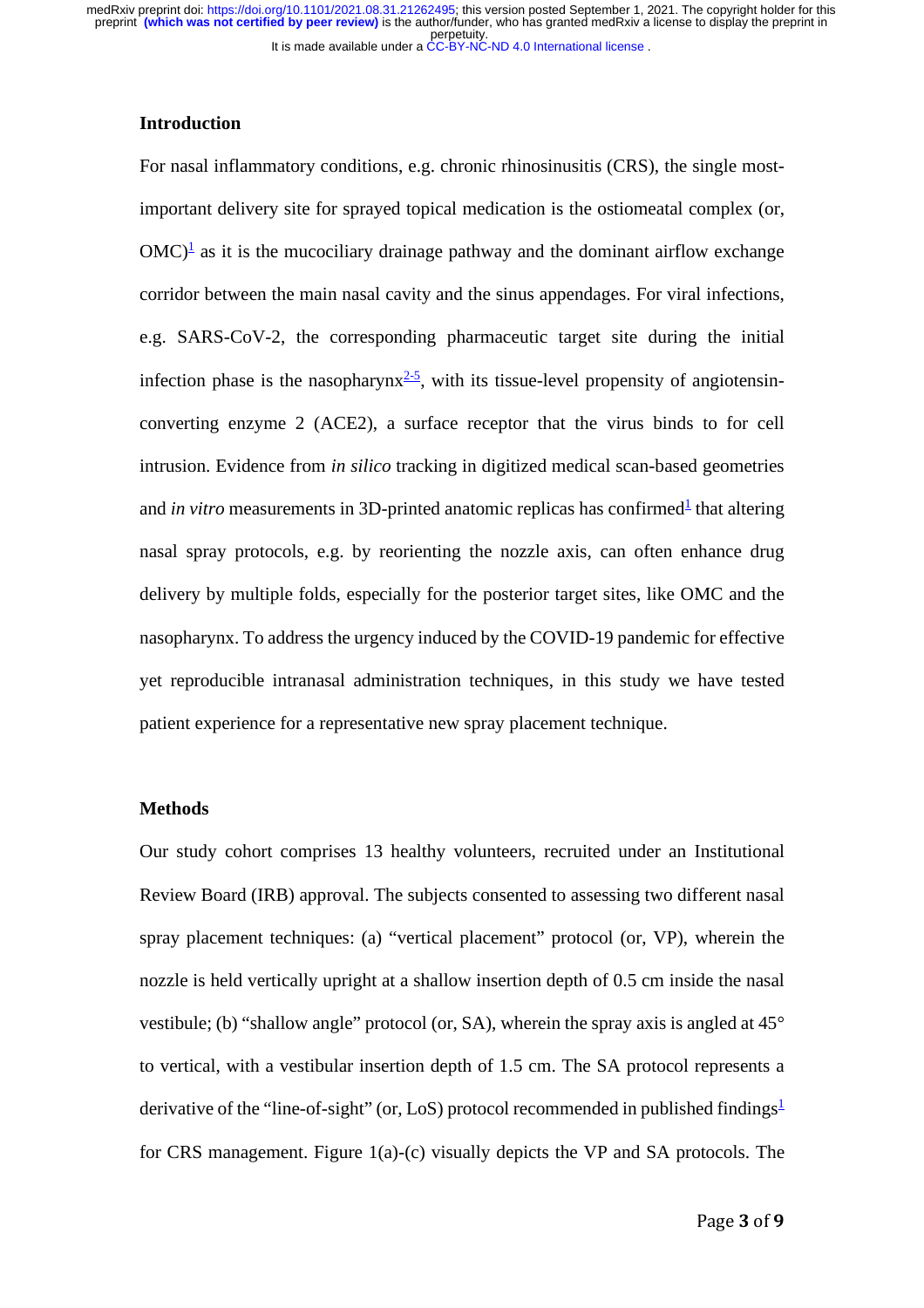instructions were illustratively communicated (e.g., via Figure 1(a)-(b)) to the participants, and their feedback was recorded on a sensory attributes' questionnaire. See Table 1 for the data.

Experimentally-validated<sup>[1](#page-5-0)</sup> Computational Fluid Dynamics (CFD) simulations also helped check differences in sprayed delivery trends between VP and SA, by replicating inhalation in a computed tomography-based digitized airway reconstruction; see Figure 1(c) for the representative geometry. Retrospective *in silico* computational use of existing anonymized medical-grade imaging was approved with exempt status by the UNC Chapel Hill IRB. Scanned subject was a Caucasian female in her 20's with BMI 32.6 and presented a clinical condition of CRS. We simulated normal steady breathing with inhalation rate of 22.30 L/min; the deviation from the measured rate (for the subject, via LifeShirts vests<sup>[6](#page-5-2)</sup>) was  $< 0.2\%$ . Details of the numerical scheme have been published separately<sup>1</sup>. Sprayed droplets were tracked against the ambient inspiratory airflow through discrete particle method with the droplet sizes following Rossin-Rammler distribution. Per *in vitro* measurements, the simulations implemented a half-cone angle of 31.65° and the droplet exit speed at nozzle was 10 m/s.

#### **Results**

Table 1 details the volunteer evaluations for VP and SA protocols. All study participants reported that the SA protocol offered a more gentle and soothing delivery experience, with less impact pressure compared to VP. Furthermore, according to over 60% participants, the VP technique caused painful irritation. Consensus on the SA protocol was that it intranasally provided a comfortable mist-like sensation. Additionally, the CFD-based trends (see Figure 1(d)) confirm a distinct improvement in therapeutic penetration with the SA protocol.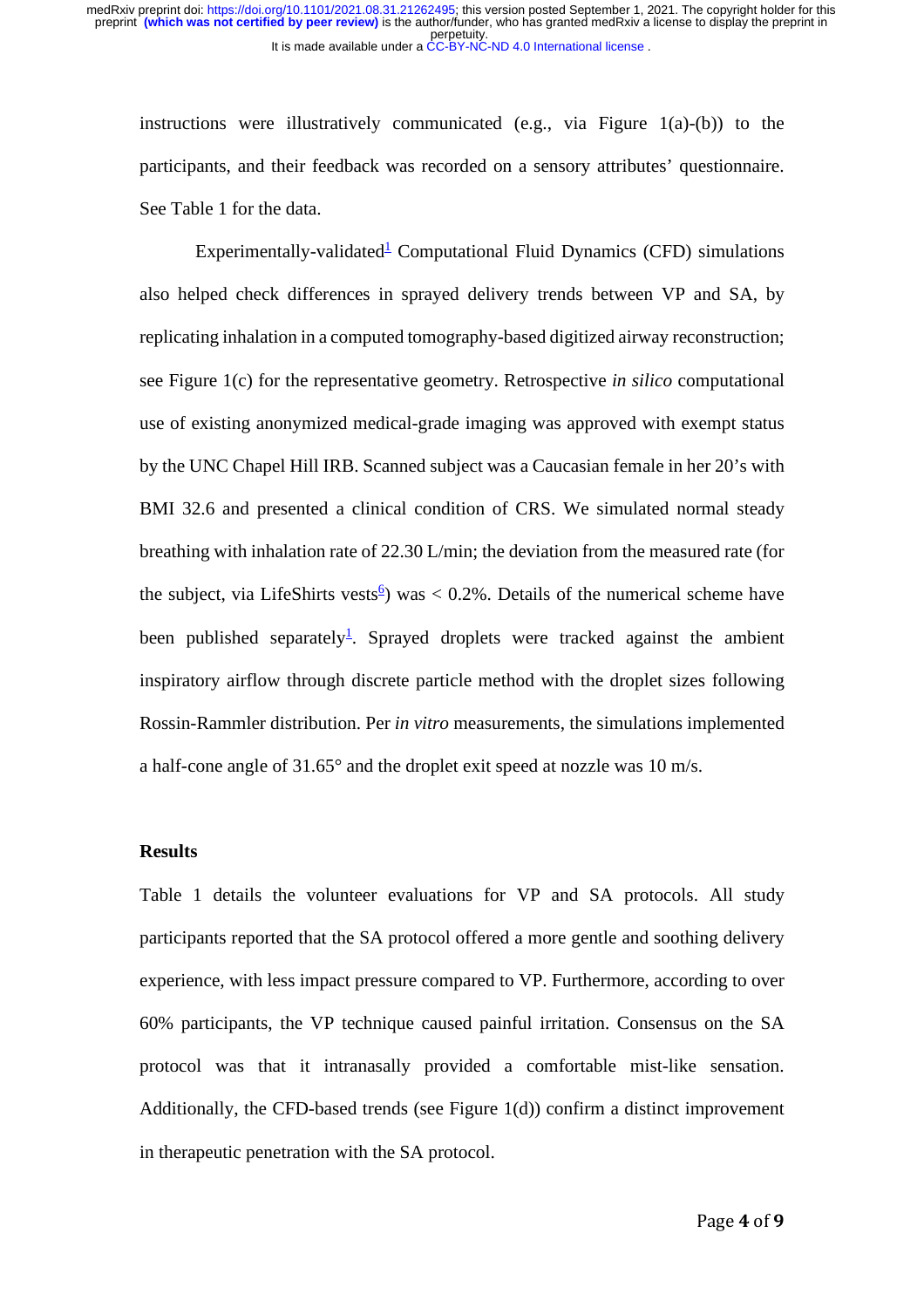## **Discussion**

While published *in silico* findings have established that targeted drug delivery to the posterior intranasal sites can improve significantly by perturbing the spray nozzle's orientation and insertion depth; to our knowledge, our study is the first to collate *in vivo* data for a novel usage technique. Participant-reported unequivocally favorable experience with the SA protocol clearly justifies a full-scale clinical study to test medication compliance and therapeutic effectiveness for corresponding clinical conditions including allergic processes or viral illnesses with such spray parameters.

-------------------------------------------------------------------------------------------------------

## **Acknowledgments**

Basu was partially supported by the National Science Foundation, through the RAPID Grant 2028069. Any opinions, findings, and conclusions or recommendations presented here are, however, those of the authors and do not necessarily reflect NSF's views.

## **Author Contributions**

*Concept and design:* Ferrer, Sanchez-Gonzalez *Acquisition, analysis, or interpretation of data:* All authors *Drafting of the manuscript:* Basu, Khawaja *Critical revision of the manuscript for important intellectual content:* All authors *Statistical analysis:* Ferrer, Sanchez-Gonzalez, Basu *Administrative, technical, or material support:* Ferrer, Sanchez-Gonzalez, Basu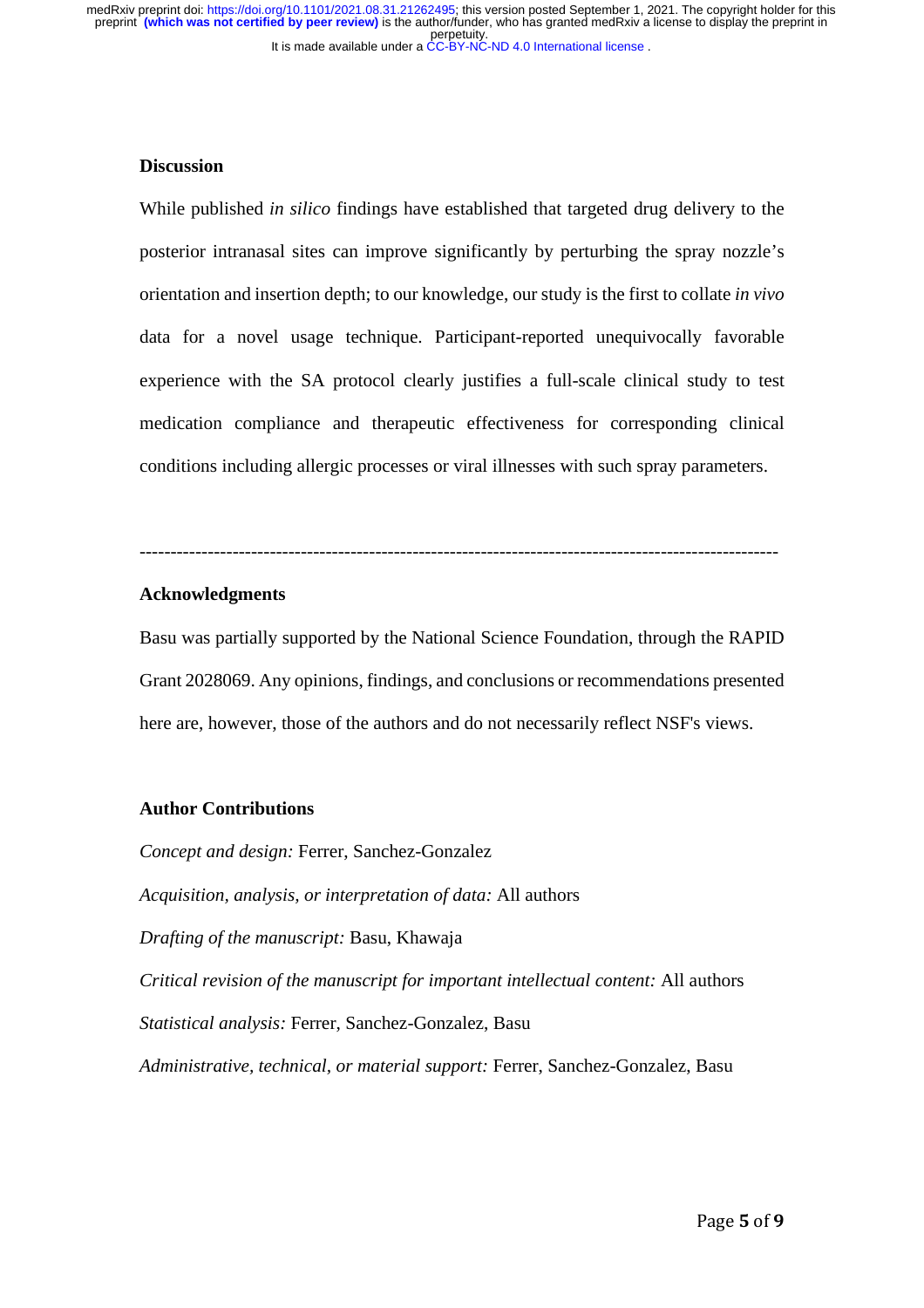# **References**

- <span id="page-5-0"></span>1. Basu S, Holbrook LT, Kudlaty K, et al. Numerical evaluation of spray position for improved nasal drug delivery. *Scientific Reports.* 2020;10(1):1-18.
- <span id="page-5-1"></span>2. Basu S. Computational characterization of inhaled droplet transport to the nasopharynx. *Scientific Reports.* 2021;11(1):1-13.
- 3. Hou YJ, Okuda K, Edwards CE, et al. SARS-CoV-2 reverse genetics reveals a variable infection gradient in the respiratory tract. *Cell.* 2020;182(2):429-446. e414.
- 4. Matheson NJ, Lehner PJ. How does SARS-CoV-2 cause COVID-19? *Science.*  2020;369(6503):510-511.
- 5. Mittal R, Ni R, Seo J-H. The flow physics of COVID-19. *Journal of Fluid Mechanics.* 2020;894.
- <span id="page-5-2"></span>6. Wilhelm FH, Roth WT, Sackner MA. The LifeShirt: an advanced system for ambulatory measurement of respiratory and cardiac function. *Behavior Modification.* 2003;27(5):671-691.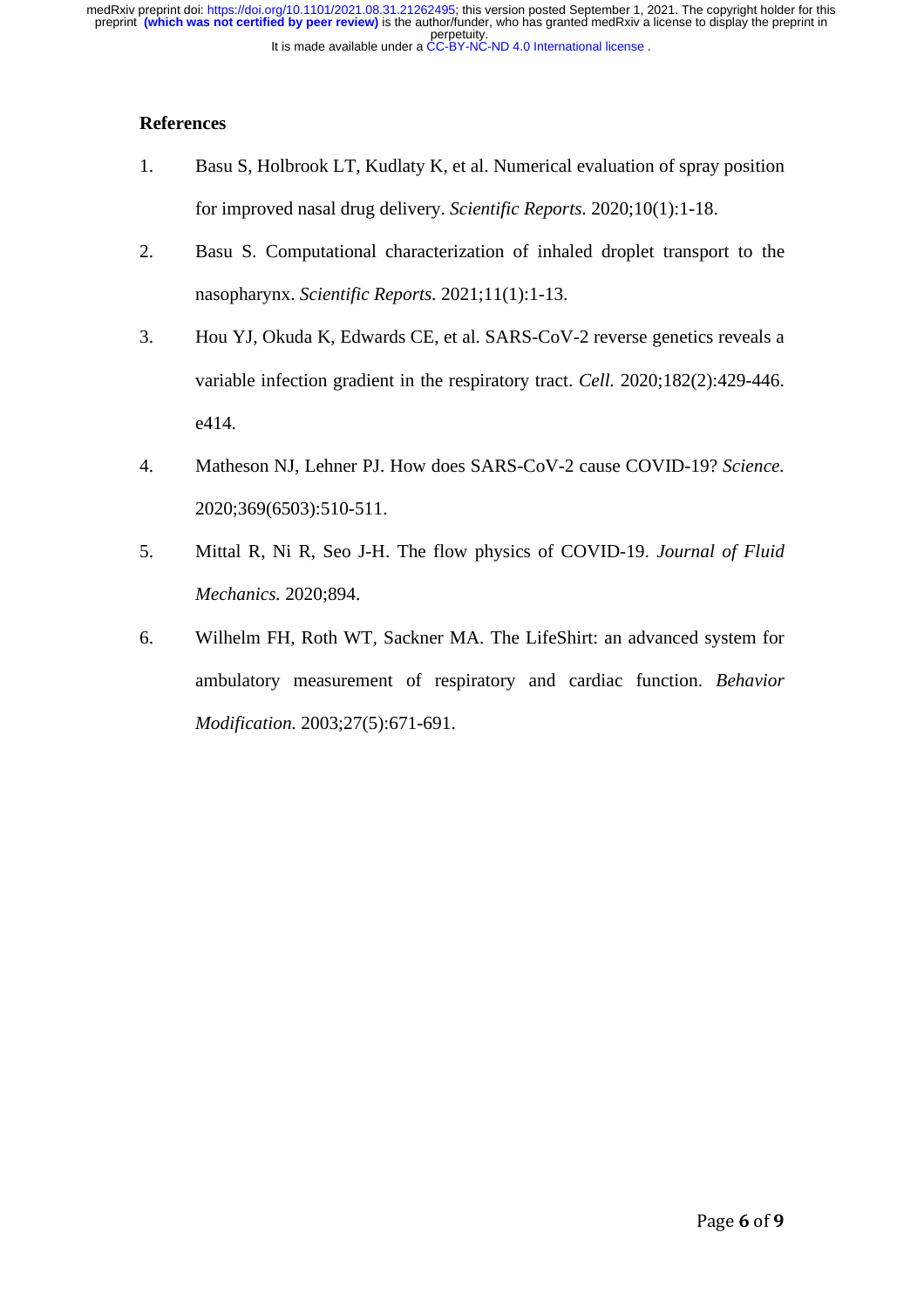It is made available under a [CC-BY-NC-ND 4.0 International license](http://creativecommons.org/licenses/by-nc-nd/4.0/) . perpetuity. medRxiv preprint doi: [https://doi.org/10.1101/2021.08.31.21262495;](https://doi.org/10.1101/2021.08.31.21262495) this version posted September 1, 2021. The copyright holder for this<br>preprint **(which was not certified by peer review)** is the author/funder, who has gra

# **Figure legends**

## **Figure 1.**

*Comparison between VP and SA nasal spray protocols:* Panel (a) shows the commonly used "vertical placement" (or, VP) protocol for nasal sprays. Panel (b) depicts the novel "shallow angle" (or, SA) protocol. Panel (c) presents a computed tomography based digitized geometry of the sinonasal airspace, with the VP and SA placements shown therein with a realistic spray bottle. Panel (d) compares the penetration for the VP and SA protocols in a representative anatomic geometry, comprising the right side of the *in silico* domain shown in (c). The VP technique reported a significant pharmaceuticallyineffective outflow through the nostril. The spray bottle axis orientations in the VP protocol and in the SA protocol are respectively marked by the red and blue dashed lines.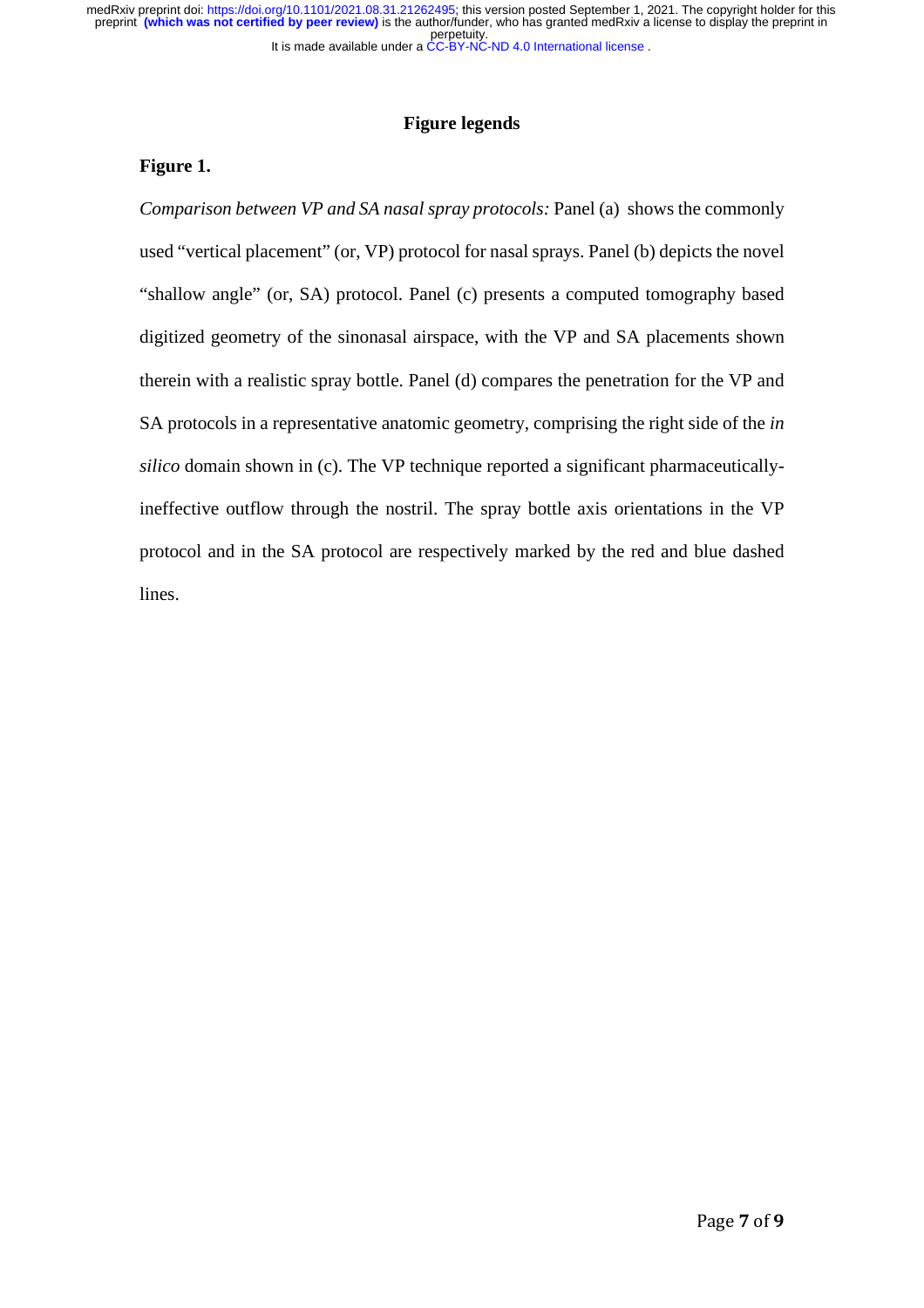perpetuity. medRxiv preprint doi: [https://doi.org/10.1101/2021.08.31.21262495;](https://doi.org/10.1101/2021.08.31.21262495) this version posted September 1, 2021. The copyright holder for this<br>preprint **(which was not certified by peer review)** is the author/funder, who has gra

#### It is made available under a [CC-BY-NC-ND 4.0 International license](http://creativecommons.org/licenses/by-nc-nd/4.0/) .

# **Tables**

| Participants' responses to the evaluation<br>questionnaire |                           |                      |                  |                      |  | Participant characteristics $(N = 13)$ |                     |                    |                          |  |
|------------------------------------------------------------|---------------------------|----------------------|------------------|----------------------|--|----------------------------------------|---------------------|--------------------|--------------------------|--|
| Which                                                      | Most soft                 | Tip with<br>Most     |                  | Irritation           |  |                                        |                     | # $Of$<br>subjects | % Of the<br>participants |  |
| do you<br>feel is                                          | and<br>gentle             | greater<br>pressure? | soothing<br>tip? | with VP<br>protocol? |  | <b>Sex</b>                             | Male                | $\overline{4}$     | 33.1                     |  |
| a<br>better<br>design                                      | spray<br>delivery<br>tip? |                      |                  |                      |  |                                        | Female              | 9                  | 66.9                     |  |
| ed tip?                                                    |                           |                      |                  |                      |  | Past<br>Medical                        | Chronic<br>Rhinitis | $\overline{2}$     | 20.4                     |  |
| <b>SA</b>                                                  | <b>SA</b>                 | <b>VP</b>            | <b>SA</b>        | <b>YES</b>           |  |                                        | Intermittent        | 3                  | 21.0                     |  |
| <b>SA</b>                                                  | <b>SA</b>                 | <b>VP</b>            | <b>SA</b>        | N <sub>O</sub>       |  |                                        | Rhinitis            |                    |                          |  |
| <b>SA</b>                                                  | <b>SA</b>                 | <b>VP</b>            | <b>SA</b>        | <b>YES</b>           |  |                                        |                     |                    |                          |  |
| <b>SA</b>                                                  | <b>SA</b>                 | <b>VP</b>            | <b>SA</b>        | NO                   |  |                                        | Asthma              | 3                  | 23.3                     |  |
| <b>SA</b>                                                  | <b>SA</b>                 | <b>VP</b>            | <b>SA</b>        | NO                   |  | <b>History</b>                         |                     |                    |                          |  |
| <b>SA</b>                                                  | <b>SA</b>                 | <b>VP</b>            | <b>SA</b>        | <b>YES</b>           |  |                                        |                     |                    |                          |  |
| <b>SA</b>                                                  | <b>SA</b>                 | <b>VP</b>            | <b>SA</b>        | <b>YES</b>           |  |                                        | <b>Sinusitis</b>    | 1                  | 8.0                      |  |
| <b>SA</b>                                                  | <b>SA</b>                 | <b>VP</b>            | <b>SA</b>        | <b>YES</b>           |  |                                        |                     |                    |                          |  |
| <b>SA</b>                                                  | <b>SA</b>                 | <b>VP</b>            | <b>SA</b>        | <b>YES</b>           |  |                                        |                     |                    |                          |  |
| <b>SA</b>                                                  | <b>SA</b>                 | <b>VP</b>            | <b>SA</b>        | <b>YES</b>           |  |                                        | None                | 4                  | 27.3                     |  |
| <b>SA</b>                                                  | <b>SA</b>                 | <b>VP</b>            | <b>SA</b>        | NO                   |  |                                        |                     |                    |                          |  |
| <b>SA</b>                                                  | <b>SA</b>                 | <b>VP</b>            | <b>SA</b>        | N <sub>O</sub>       |  |                                        |                     |                    |                          |  |
|                                                            |                           |                      |                  |                      |  | Age range                              | $39.2 \pm 3.9$      |                    |                          |  |
| <b>SA</b>                                                  | <b>SA</b>                 | <b>VP</b>            | <b>SA</b>        | <b>YES</b>           |  | (years)                                |                     |                    |                          |  |

**Table 1:** Nasal spray evaluation feedback from healthy volunteers